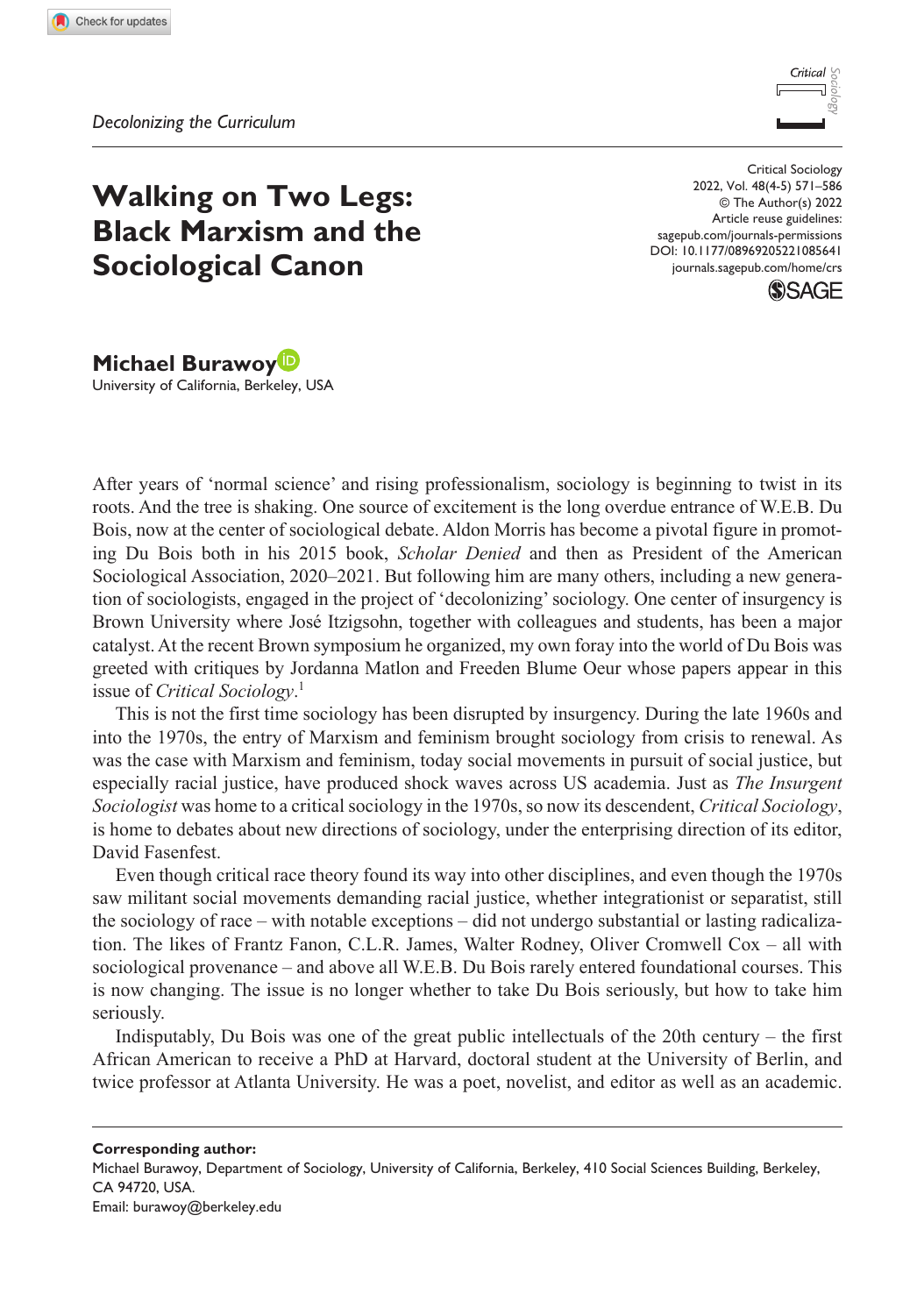He was a Pan-Africanist, socialist, civil rights leader, peace activist, and communist sympathizer. As we know from the ever-expanding library of Du Bois biographies and commentaries, no single sketch – short or long – can possibly do justice is to his talents, his originality and his independence as a sociologist and historian. As a scholar he transformed our understanding of the Civil War and Reconstruction, he developed a global and anticolonial approach to the articulation of race and class as well as gender. As sociologists, we face the question: what to do with Du Bois?

All three of us – myself, Jordanna Matlon, and Freeden Blume Oeur – agree that sociology is long overdue for a Du Bois shake up, a move toward decolonizing the discipline. But we each propose to do it in different ways. Blume Oeur rightly presents me as a reformist. I outlined conversations between Du Bois and the three canonical figures, Marx, Weber, and Durkheim, compelling, in the process, a rereading of the existing canon and a stiffening of Du Bois (Burawoy, 2021). In the original article, 'Decolonizing Sociology', I concluded that the canon would look radically different after the inclusion of Du Bois, just as it became radically different after Marx was introduced in the 1970s. Yes, reform, but reform with revolutionary consequences or, as André Gorz (1968) used to say, non-reformist reform.

Jordanna Matlon (in press) despairs of my imaginary conversations of Du Bois with Marx, Weber, and Durkheim. She writes that the canon is not only 'fundamentally incomplete' but 'fatally flawed'. Being Eurocentric, too often blind to race and gender as well as to the imperial order in which it was born, the canon is irredeemable. It has to be abandoned. That, indeed, is a revolutionary position, but how to stage such a revolution, that is the question.

Blume Oeur (in press) is more cautious. Instead of dispensing with the canon, he generously draws on what he finds positive in my reformism, namely the centrality of dialogue or conversation. Echoing Ali Meghji and Toni Morrison, he considers there is much to be gained from conversation. He illustrates the point by presenting three conversations: Du Bois meets Du Bois, Burawoy meets Burawoy, and Burawoy meets Du Bois. These are intimate dialogues, concerned as much with the reconstruction of the theorist as with the reconstruction of theory or, as he felicitously calls it, 'aftershadowing'. His wide-ranging engagement across disciplinary boundaries suggests he has no interest in placing canonical figures on a pedestal. He disrupts sociology – and here I think he is on the same page as Matlon – by breaking down disciplinary boundaries.

My response meets Matlon and Blume Oeur half-way. While I hold to the idea of sociology as a contested 'discipline' of competing and interdependent research programs, founded on a dialogue among canonical figures, I readily concede there is always the danger of colonizing new members as a condition of their entry (Collins, 2016). Indeed, for so long, sociology domesticated Du Bois by reducing his writings to *The Philadelphia Negro* (Du Bois, 1996a [1899]) and *The Souls of Black Folk* (Du Bois, 1989 [1903]), suppressing the radicalism of the last 60 years of his prolific life. Indeed, by focusing on the early Du Bois, on the professional sociologist who built the Atlanta School, and then by comparing Du Bois to Robert Park, Aldon Morris' *Scholar Denied* (2015) underestimates Du Bois' challenge to sociology.

An elementary but crucial feature of 'conversational analysis' is that who one talks to shapes the outcome. If Morris puts Du Bois in conversation with Park, then an empiricist Du Bois results. Putting Du Bois into conversation with Marx, Weber, or Durkheim not only pushes the latter toward an analysis of colonialism and imperialism, but also limits the Du Bois that emerges from the dialogue. Therefore, it is important to place the writings of Du Bois not only in a *cross sectional dialogue* within the 'discipline' of sociology but, in addition to locate him in a second, *historical dialogue* within a radical intellectual 'tradition', whether this be a Black Radical Tradition or, as I shall argue, a Black Marxist Tradition.

I call this walking on two legs. Putting Du Bois into a conversation with Marx, Weber, and Durkheim brings the canon into the 21st century and gives us a distinctively sociological Du Bois.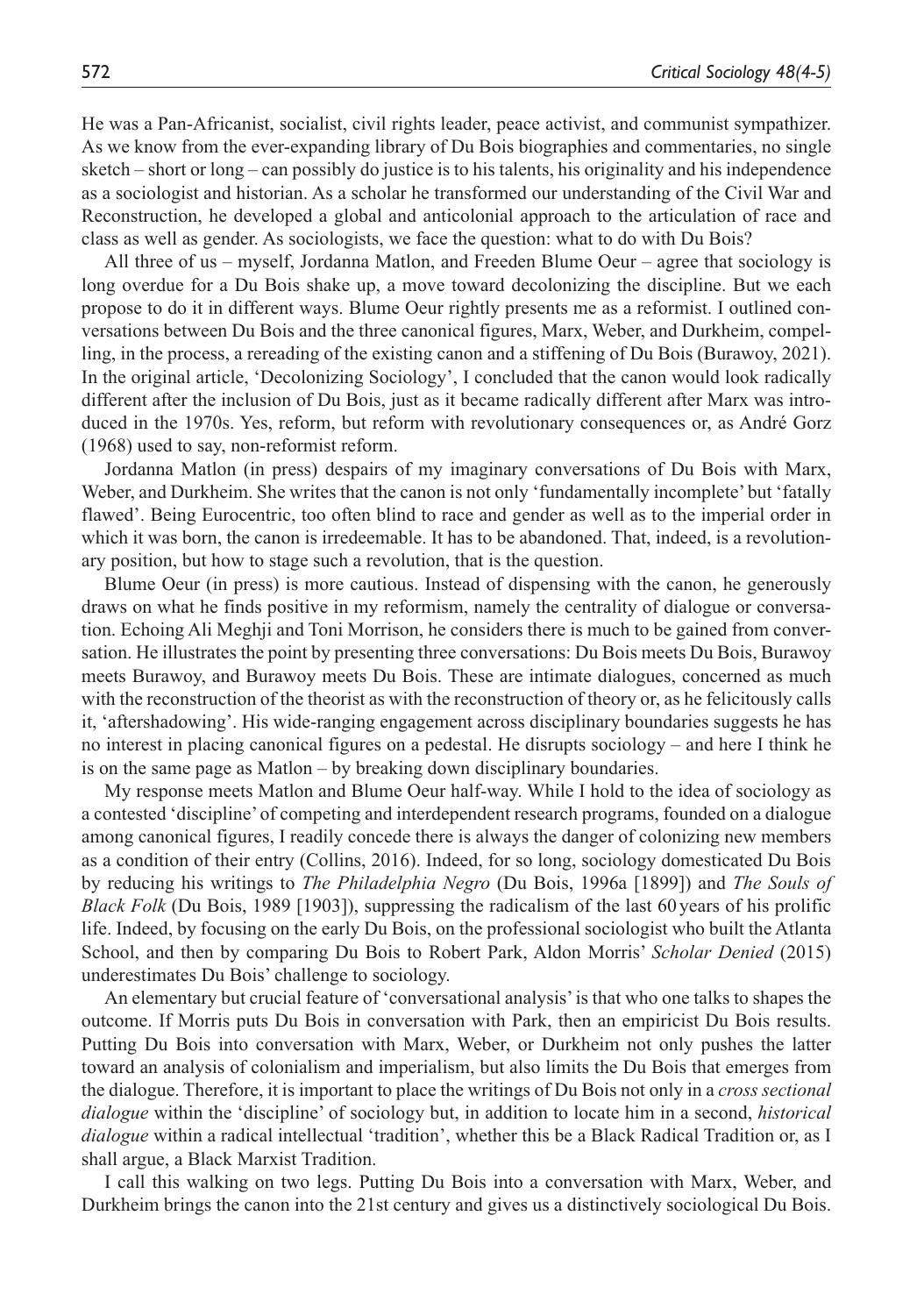Its effectiveness, however, also depends on bringing to bear a separate conversation of Du Bois with C.L.R. James, Frantz Fanon, and Stuart Hall among others. This Black Marxist tradition is important in its own right but it also bolsters the canonical dialogue. The two dialogues are themselves in dialogue, just as when we walk we depend on two legs moving in sync with one another.

This walking on two legs was also a feature of the canonization of Marx in the 1970s. On one hand, there were Marxian conversations that led to the rereading of Durkheim – focusing on his radicalism embedded in the perfection of the division of labor represented as a species of guild socialism, thereby displacing the theory of value consensus – and to the rereading of Weber, leading to a focus on relations of domination thereby decentering his theory of social action. On the other hand, Marxist sociologists also advanced a sociological Marxism that took Marx's writing in new directions, new theories of the state, of the labor process, of class. For example, Erik Wright (1979) undertook a Marxian critique of Weberian views of class but at the same time, Wright (1978) was conversing with Marxists about his theory of 'contradictory class locations'. Each conversation fertilized the other. My own engagement with industrial sociology - itself influenced by Weber and Durkheim – in *Manufacturing Consent* (Burawoy, 1979) fortified and was fortified by my conversations with Marxism in *The Politics of Production* (Burawoy,1985). The flourishing of both dialogues depended on the flourishing of each. I could have made a similar argument for the way feminism entered sociology – a debate within feminism sustained a debate against sociology.

Accordingly, my response to Matlon and Blume Oeur walks on two legs. The first part of the paper reaffirms and expands the discussion of canonical dialogues through the inclusion of Du Bois, while the second part extends Marxist dialogues by sketching a conversation between Du Bois and Frantz Fanon.

## **Canonical Dialogues**

If sociology is to be a discipline that develops, then it has to have foundations or roots out of which to grow. This is true of any scientific discipline. Sociology, however, is unusual in that it is founded on canonical figures. This makes sociology a rowdy, even unruly, science, precisely because it gives voice to different perspectives that arise in civil society. Sociology grew up with the emergence of civil society in 19th-century Europe and the United States, adopting the *standpoint* of civil society, a sphere analytically distinct from the economy and the state. Within that standpoint, there are a multiplicity of perspectives, reflected in the antagonistic relations among our canonical figures.2

But why 'figures'? Why theorists rather than theories? Here, I draw on C Wright Mills who defined sociology as lying at the intersection of biography and history – the way that people make history but not under conditions of their own choice. By examining the life work of individual intellectuals, we understand how their ideas are forged, how they are shaped by changing historical circumstances, and how, at the same time, they may contribute to that change. In this regard, W.E.B. Du Bois is the archetypal sociologist as he was acutely conscious of the way his ideas shifted over time as he engaged the world around.<sup>3</sup> Marx, Weber, and Durkheim are not so selfconscious in understanding how their ideas shifted over time, but as sociologists, we can undertake that task for them.4 This is what we mean when we say that sociology is a reflexive science, namely one that reflects upon the conditions of its own production.

So much for the meta-foundations, but why Marx, Weber, and Durkheim in particular? Matlon suggests they were arbitrarily plucked from the early-20th century by Talcott Parsons and then sustained by power despite their obvious empirical inadequacies. They may share a common vision of social action, as Parsons argued, but that, Matlon avers, is a parochial concern next to their failure to adequately address defining features of modernity, especially racial oppression. Therefore,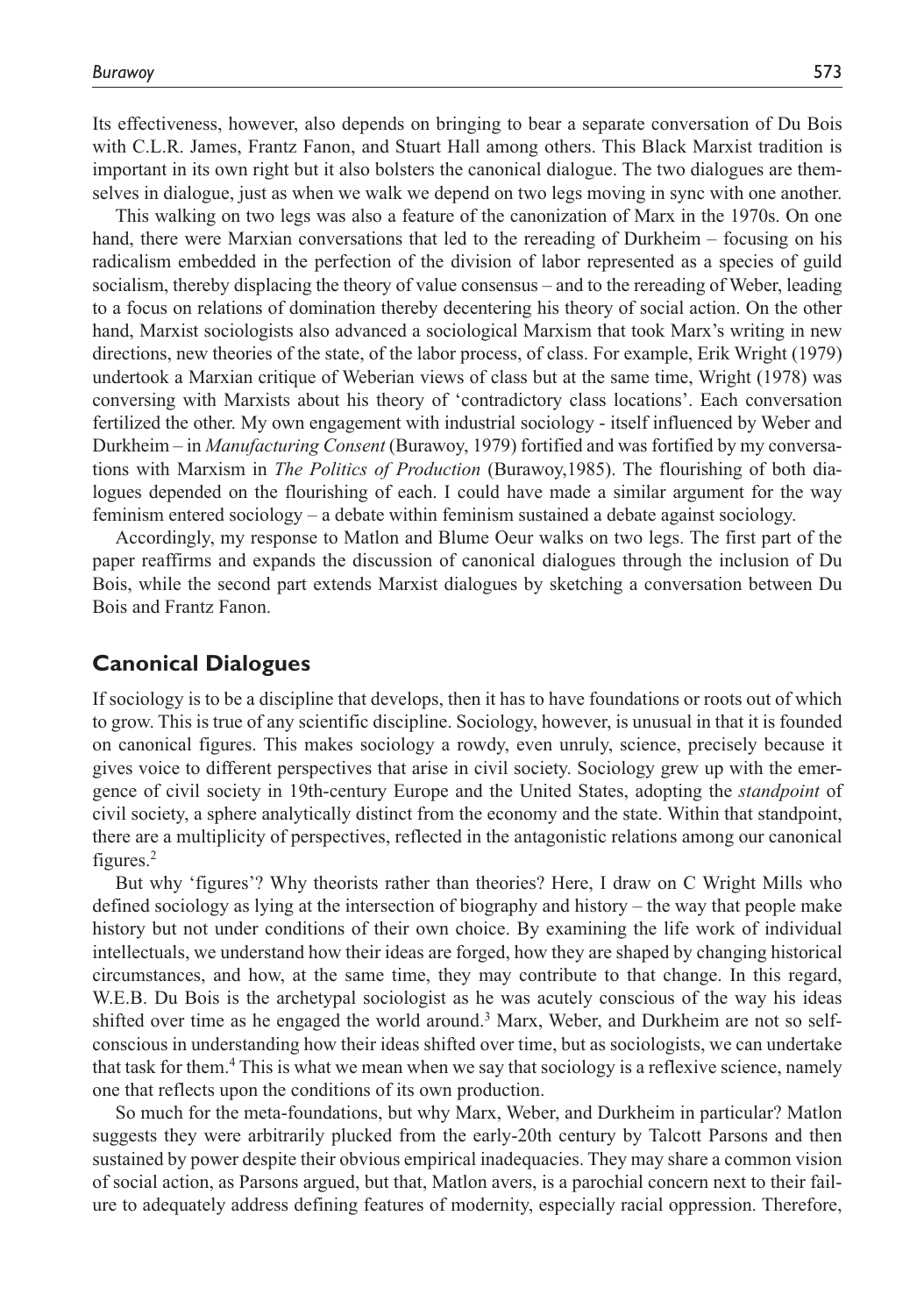it is high time they were abandoned. While there is much truth to what she says, I do not believe it is the whole truth. If it were the case that structural functionalism was an entirely arbitrary body of theory, then those who followed it would be mindless disciples without critical sensibilities. Yet, of course, it did attract some great minds of the time – Robert Bellah, Neil Smelser, Alex Inkeles, Seymour Martin Lipset, Edward Shils, and the list goes on, even entering the next generation to include Jeffrey Alexander, Mark Gould, Victor Lidz, and others. There was a kernel of truth to the architectonics of Parsonsian theory – addressing the fundamental question of what holds society together.

# *Theorizing the Canon*

Our canonical figures, therefore, are not arbitrary. In the original article, I proposed that they share the following four attributes:

- They possess a theory of history and thus of the future;
- They possess moral foundations that guide the development of their visions of the past and future, often utopian;
- They possess original methodologies that allow the social scientist to grasp the world, along with exemplary studies that gives rise to original perspectives;
- They have a critical disposition toward society of its reproduction and its dynamics that is analytically separate from state and economy.

Behind these attributes lies a theory of the canon.

*First, the Canonical Theorists Lay Foundations for the Research Programs That Define Sociology as We Know It.* The link between Marx, Weber, and Durkheim, on the one side, and empirical research, on the other, is neither simple nor direct, but it is there. As Arthur Stinchcombe (1982) has argued, they remain a continuing reference point for very good reasons. Inverting Alfred North Whitehead's (1916) famous aphorism – 'a science that hesitates to forget its founders is lost' (p. 413) – we can say: a sociology that forgets its founders is lost. As the canon changes so the research programs change accordingly. Thus, with the entry of Marx into the canon, the foci of research also changed, and so they will, of course, change with the entry of Du Bois. The founding figures remain inspirational to the conduct of research, irrespective of the substantive content. As we reread Marx, Weber, and Durkheim, we continually discover new elements in their thinking and new connections among the elements.

*Second, the Canon Is Not Fixed but Changes over Time.* The canon has its own history. The genius of Parsons (1937) was to break with sociology's incoherent prehistory to create a discipline initially forged from a constructed convergence of Weber, Durkheim, Marshall, and Pareto, an anti-utilitarian theory advanced in *The Structure of Social Action*. Both the voluntaristic theory of action and the structural functionalism that followed were not so much parochial as simply too general, missing the particularities and historicity of society. Even in the hands of Parsons, the canon changed: Marshall and Pareto were to drop out, leaving us with Weber and Durkheim, with Freud lurking in the shadows.

As Alvin Gouldner (1970) demonstrated in *The Coming Crisis of Western Sociology*, the presumptions and questions of Parsonsian theory were out of sync with the turmoil of the times – the civil rights struggles, the women's movement, the anti-war movement of the 1960s and 1970s. This would eventually lead to the disappearance of Parsons and the canonization of Marx, but this did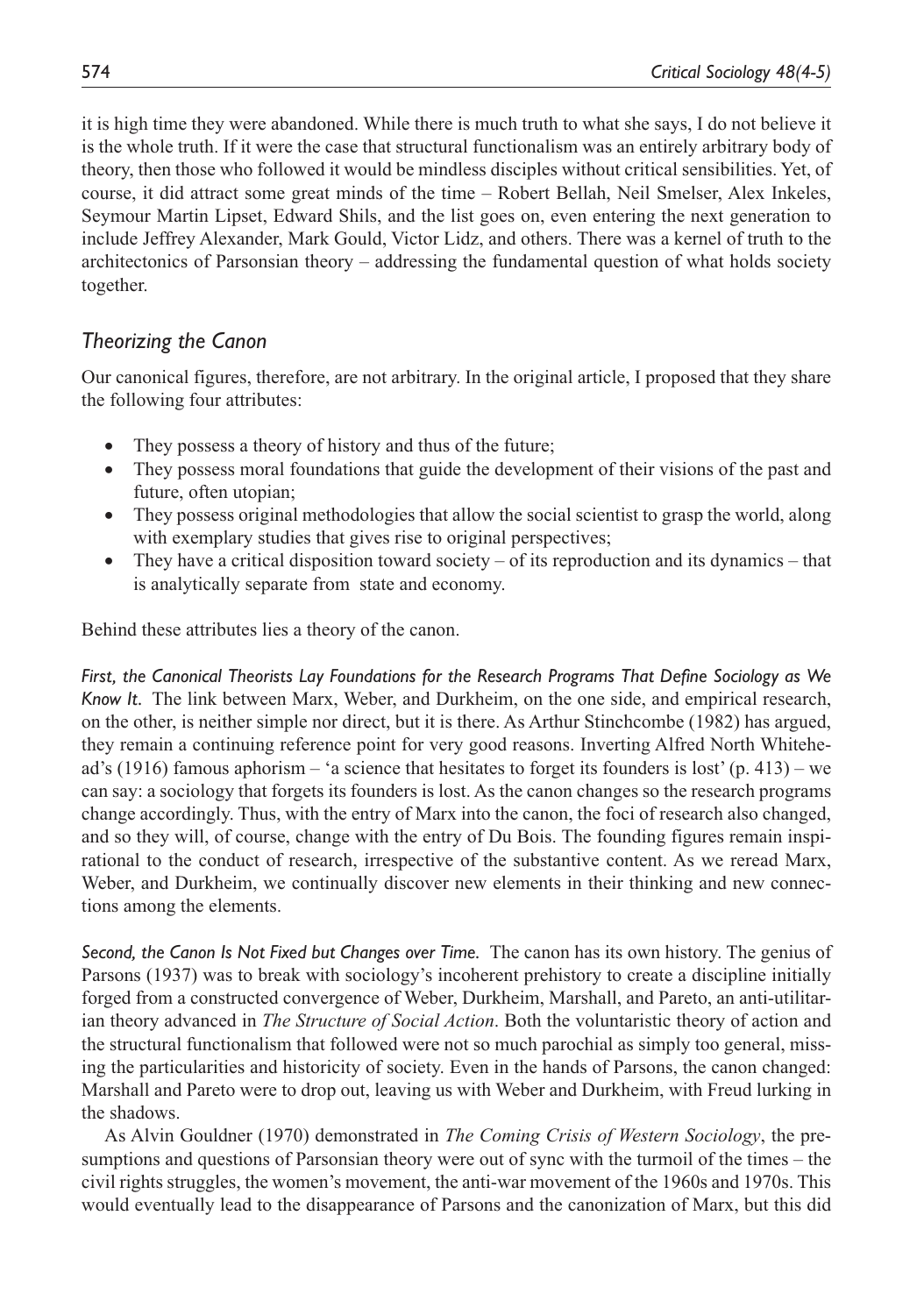not happen spontaneously. It was the result of a struggle within the discipline, understood as a field of power – a struggle in part adjudicated by but not reducible to correspondence or lack of correspondence to the social movements of the day. Today, we have entered another period of struggle over the inclusion of Du Bois that should send tremors through our discipline.<sup>5</sup>

*Third, the Canon is an Assemblage of Relations among Theories that Develop Through Dialogue.* The canon is not a conglomeration of discrete, disconnected theorists or theories. One cannot randomly add a new theorist, assuming the rest will remain the same. They are dynamically interconnected. The genius of the voluntaristic theory of social action lies in Parsons' ability to show a serendipitous convergence in the theories of action of four great social scientists. This theory of action could easily be made to correspond to the world given its level of abstraction, even if it did not deal with 'race' explicitly.<sup>6</sup> Equally problematic was the way it sought to unify sociology and indeed social science around a single framework. As I argued earlier, sociology as a whole, takes as its standpoint the conflicting perspectives found in civil society. It is made up of competing and often antagonistic research programs, vying for power and appeal. The dominance of one to the exclusion of all others indicates a totalitarian order and, therefore, such dominance cannot endure in a pluralistic society.

The entry of Marx put an end to the idea of convergence and established the importance of dialogue among competitors or antagonists – dialogues that led to a rereading of each as I indicated earlier. In this view, the task is not to simply 'add' Du Bois but to put Du Bois into dialogue with Marx, Weber, and Durkheim. This reopening of the discipline amounts to rejuvenation and we will see who survives.

# *What Shall We Do with the Canon?*

In laying out a theory of the canon – foundational, dynamic, and relational – I have implicitly mounted an argument for its retention. That is not the only perspective. Indeed, there are a range of responses. Deeply invested in the original canon of Marx, Weber, and Durkheim some make no concessions; others add an assortment of figures to the core, turning theory courses into an eclectic mélange. This is a *rearguard* action.7 A second approach to the canon is to *retreat* from the canon. Positivists consider 19th social theory to have long since been surpassed by contemporary research both in topic and in method. Here, we also find postcolonial theorists who consider the troika deeply flawed by virtue of their colonial episteme, their Eurocentrism. This does not necessarily involve the rejection of canonical figures; they can become a part of an inclusive spectrum along with other theorists, what Julian Go (2016) calls perspectival realism. Raewyn Connell (2007) does something similar in advancing southern theory. In this view, there is no attempt to adjudicate between good and bad theory. A third approach is *revolutionary*, in other words, replacing the old canon with a new canon. Here, we might find the Du Boisian sociology of Itzigsohn and Brown (2020). Certainly, there were Marxist and feminists in the 1970s who wanted to replace the old canon with an entirely new one.

The fourth position, which is the one I favor, is to *reconstruct* the canon. It involves considering a new candidate through bringing them into dialogue with the existing canon.<sup>8</sup> That is, what I proposed in my original article (Burawoy, 2021): a first dialogue that showed parallel ideas of Durkheim and the early Du Bois; a second dialogue that showed the divergence of the ideas of Weber and Du Bois; and a third dialogue in which Du Bois advances a novel Marxist framework. I cannot rehearse those conversations here.

Blume Oeur and Meghji (2021) agree – conversations are essential to a decolonial sociology. In a conflictual world, monologues are always imperial. But what about the *results* of dialogue? As I concluded, Du Bois raises five challenges to the conventional sociological canon: an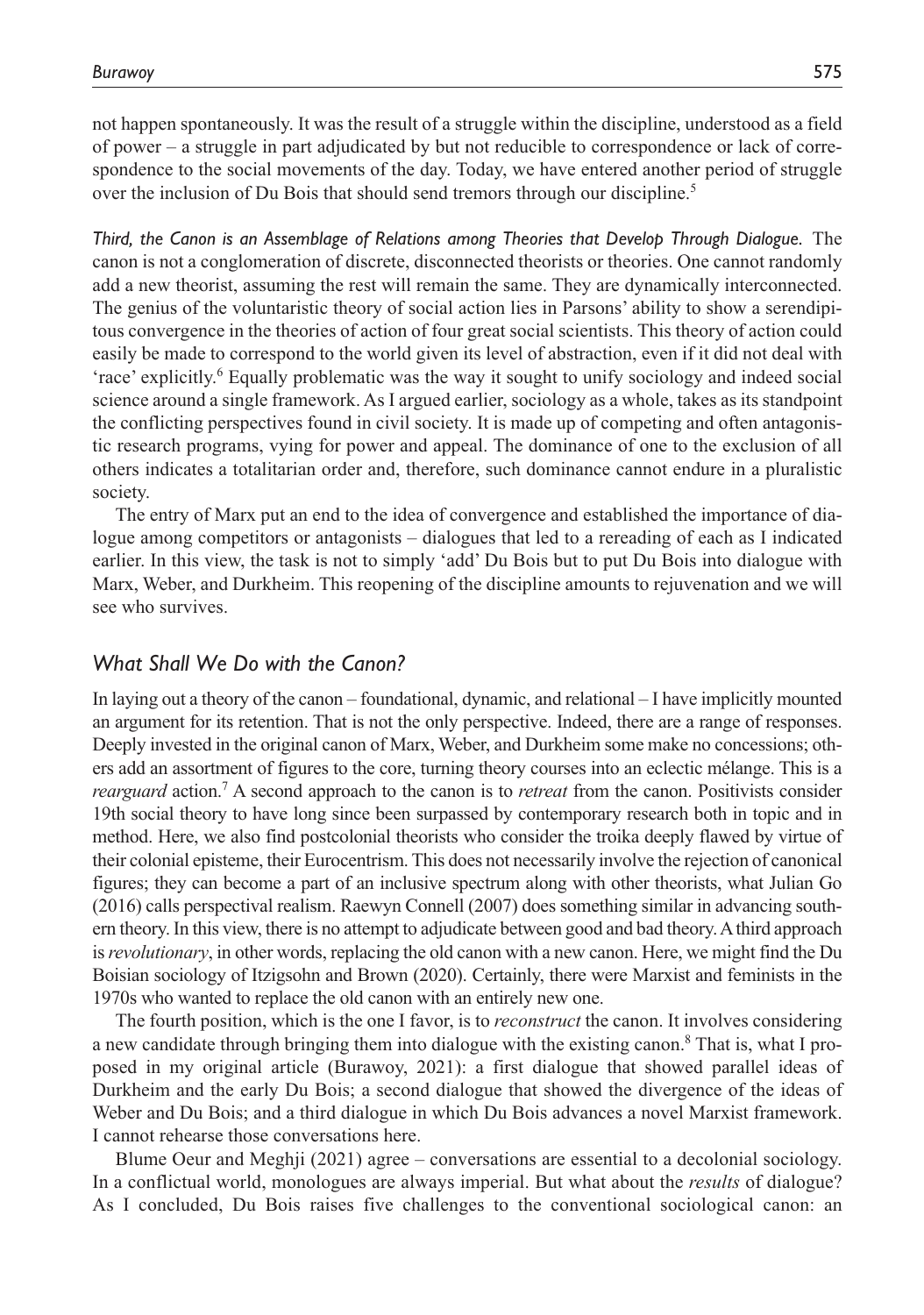*explanatory science* that takes a global and historical perspective on capitalism that centers race as well as class, beginning with the slave trade, and continuing through colonialism and imperialism; a *moral science* offering a utopian dimension and calling forth an anti-utopian analysis of the changing limits of the possible; a *reflexive science* that places social scientists within the world they study as well as within contested fields of inquiry; an *interdisciplinary science* that recognizes disciplinary boundaries in order to cross them, in particular, a cross-fertilization between social science, history, and the humanities; and a *public science* that forces sociology out of its academic cocoon, entering the public arena with social theory and empirical analysis, framing public debates and public issues.<sup>9</sup>

This does not mean we abandon the canon – rather, it means reformulating the defining foundations of the canon – from, say the four original attributes to the newer ones just outlined. It means rereading the canonical figures in relation to the new attributes. With regard to the explanatory science, for example, it beckons sociologists to reread Durkheim's collective consciousness through the idea of double consciousness (Fields, 2002), caste through the lens of race, abnormal forms of the division of labor through the lens of racial injustice and stratification. It means rereading and centering Weber's account of agrarian capitalism, ethnicity, and the silent concept of imperialism (McAuley, 2019) just as we have to refocus on Marx's later writings on the US civil war, colonialism, nationalist struggles (Anderson, 2010). Perhaps, one or the other of the canonical figures will disappear on interrogation but the proof of the pudding will be in the dialogue. There will be no peremptory dismissal.

But dialogue also advances the social theory of Du Bois. First, given the way Du Bois' thought develops over his life, successive (imaginary) conversations with Durkheim, Weber, and Marx highlight the shifts in his sociology – the empiricist, the utopian socialist, and the Marxist – and his changing political engagement. Second, dialogue with Durkheim, Weber, and Marx compels the development of a more sustained framework, highlighting contradictions, and anomalies in his thinking – contradictions and anomalies, when tackled, help us take Du Bois' thinking forward. A theorist is as a great as the contradictions they engender, leaving followers to elevate, thematize, and wrestle with them. Third, dialogue calls forth a more systematic and generalizable theory, making it is easier to draw out implications of the past for the present and future. As social theorists that is what we do – make sense of social theory by systematizing classics. We have done it to Marx, we have done it to Weber, we have done it to Durkheim in multiple ways, and we have begun to do it to Du Bois by putting him into dialogue with these and other illustrious figures as well as with himself, analyzing the shifts in his own thinking.

As an example, consider a dialogue between Weber and Du Bois around the origins of capitalism. In his famous essay, 'The Souls of White Folk', Du Bois (1999 [1920]: 17–29) asks the same question as Max Weber (2001 [1905]) in *The Protestant Ethic and the Spirit of Capitalism* – what are the origins of Western Civilization? Being products of Western Civilization, both believe in its significance, but whereas Du Bois sees it as emerging from the violent appropriation of material and cultural artifacts through colonialism and then imperialism, Weber emphasizes the cultural uniqueness of the West as a process of systematization or rationalization, without denying the importation of ideas and inventions from elsewhere. If the dialogue forces a Weberian to consider imperialism and its religious justifications, it challenges Du Bois to contemplate how non-Western elements are transformed by Western institutions, how ivory, for example, from the Congo is transformed into piano keys that make possible Chopin's Piano Concertos. What happens in the production of the keyboard and of the music it renders? Weber, after all, writes at length on the rationalization of industrial production and of classical music.

All theories, if they are to be theories at all, are partial theories, they adopt stances toward the world, and, therefore, necessarily have a certain blindness built into their assumptions. This is not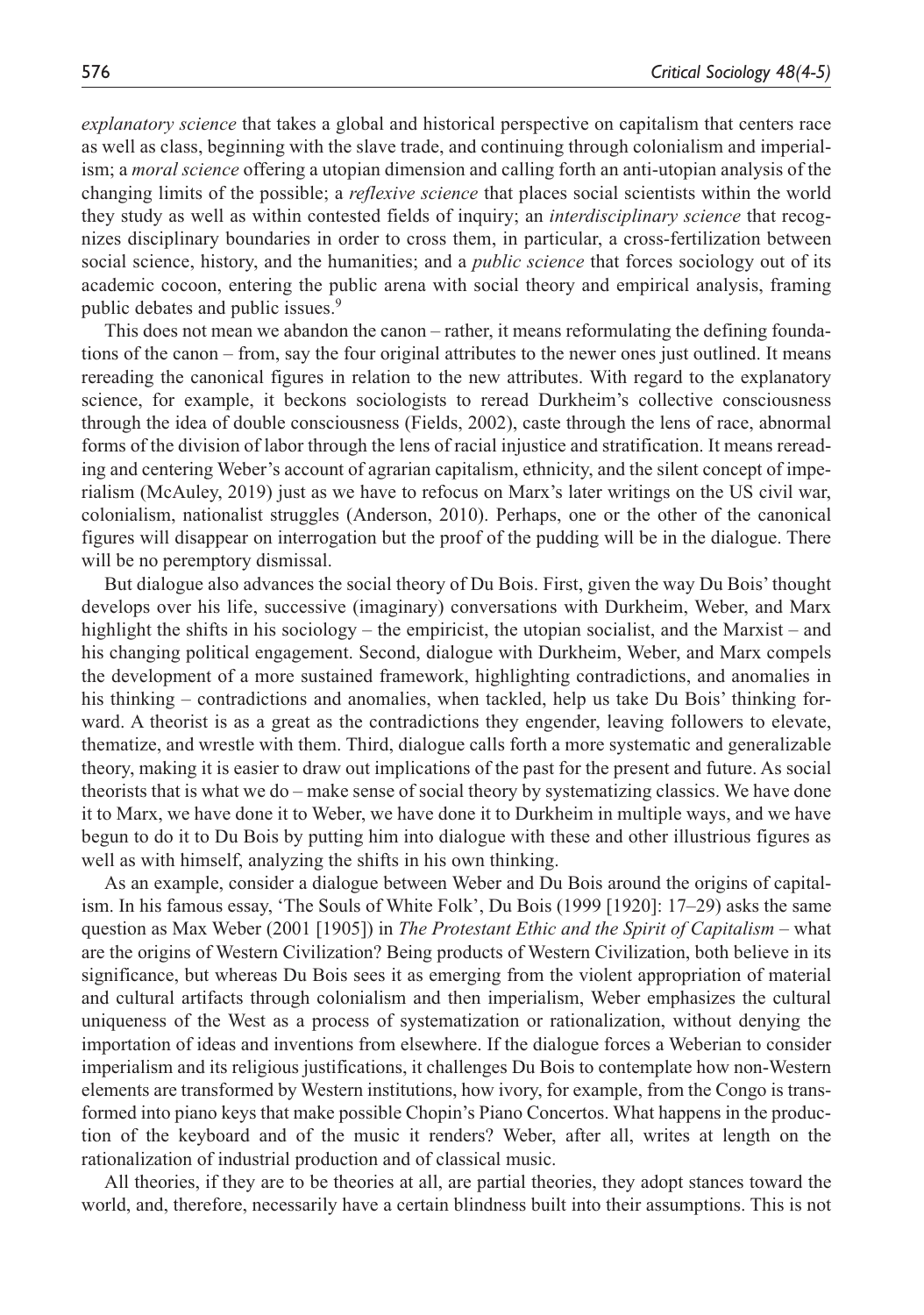only true of Marx, Weber, and Durkheim, but also of Du Bois – blindness reveals itself through dialogue. In the second leg of these reflections, I point to Du Bois' limitations, surfaced through dialogue within the Black Marxist tradition, specifically here with the writings of Frantz Fanon.

# **Marxist Dialogues**

From Blume Oeur's dialogues, I would like to extract two types. On the one hand, there is the dialogue he constructs between Du Bois and Burawoy, leading to mutual critique and self-clarification. This corresponds to the cross-sectional dialogue between the competing and antagonistic members of the canon, taking place within a *disciplinary field of power*. On the other hand, there is the dialogue of Du Bois with his past, reconsidering claims he had made earlier, what Blume Oeur calls 'aftershadowing'. I extend the idea to a historical dialogue in which a *tradition of thought* develops through continually reconstituting itself on moving foundations. If it is successful, or 'progressive', this internal dialogue *grows as a tree – with roots, a trunk, and branches* (*and even twigs*). Some branches die and drop off the tree, while new branches emerge and blossom.10

#### *Living Marxism*

Marx, Weber, and Durkheim all spawned their own traditions, grounding expanding research programs. The Marxist tradition is the most clearly elaborated of the three and it is the one that concerns me here. It has roots in the postulates of Marx and Engels: human beings are active producers and reproducers of their lives; history is a succession of modes of production, each having their own dynamics; class struggle drives the transition from one mode of production to the next, culminating in a projected but under-specified communism leading to the self-realization of human potential; ideas we form of society are a product of our practical engagement with the world, and that applies to Marxism itself. As roots do, these roots sink and shift around as the Marxist tree grows. The tree trunk is Marx's theory of the rise and fall of capitalism expounded in the three volumes of *Capital* – the masterpiece without which the rest would be of incidental significance. From the tree trunk spring its branches – auxiliary theories that emerge in different places and different times, aimed at tackling the contradictions and anomalies in Marx's original theory.

The Marxist tradition advances on the basis of Marx but also against Marx. Take Marx's theory of the rise and fall of capitalism. It did capture important features of competitive capitalism. However, competitive capitalism did not give rise to socialism – though there were serious attempts – but to organized capitalism, that is capitalism organized by the state under a system of imperialism. German Marxism was defined, therefore, by debates on how to tackle this anomaly, that is the capacity of capitalism to rectify itself in the face of crises on the one hand and the reformism of unions and political parties on the other hand. While Rosa Luxemburg held to her revolutionary politics with an original theory of imperialism, Eduard Bernstein adopted the opposed theory of evolutionary socialism, leaving Karl Kautsky to theorize a position in the vanishing middle.

Russian Marxism comprised debates that arose from a very different soil, a backward largely agrarian economy, with a small working class concentrated in a few cities. The Bolsheviks – Lenin, Trotsky, and Bukharin – expected the Russian Revolution to trigger revolution in the West that would come to the aid of the fledgling state. Western Marxism in its various strands – Gramsci, Lukács, Frankfurt School, and so on – asked why there had been no successful revolution in the West and answered with theories of monopoly capitalism, late capitalism, and imperialism.

Third-World Marxism, influenced by the Soviet experience but also the Chinese peasant-based revolution had to develop a further branch of Marxism – Mao, Rodney, Fanon, and others – that called attention to the systematic underdevelopment of the South by the North. In other words,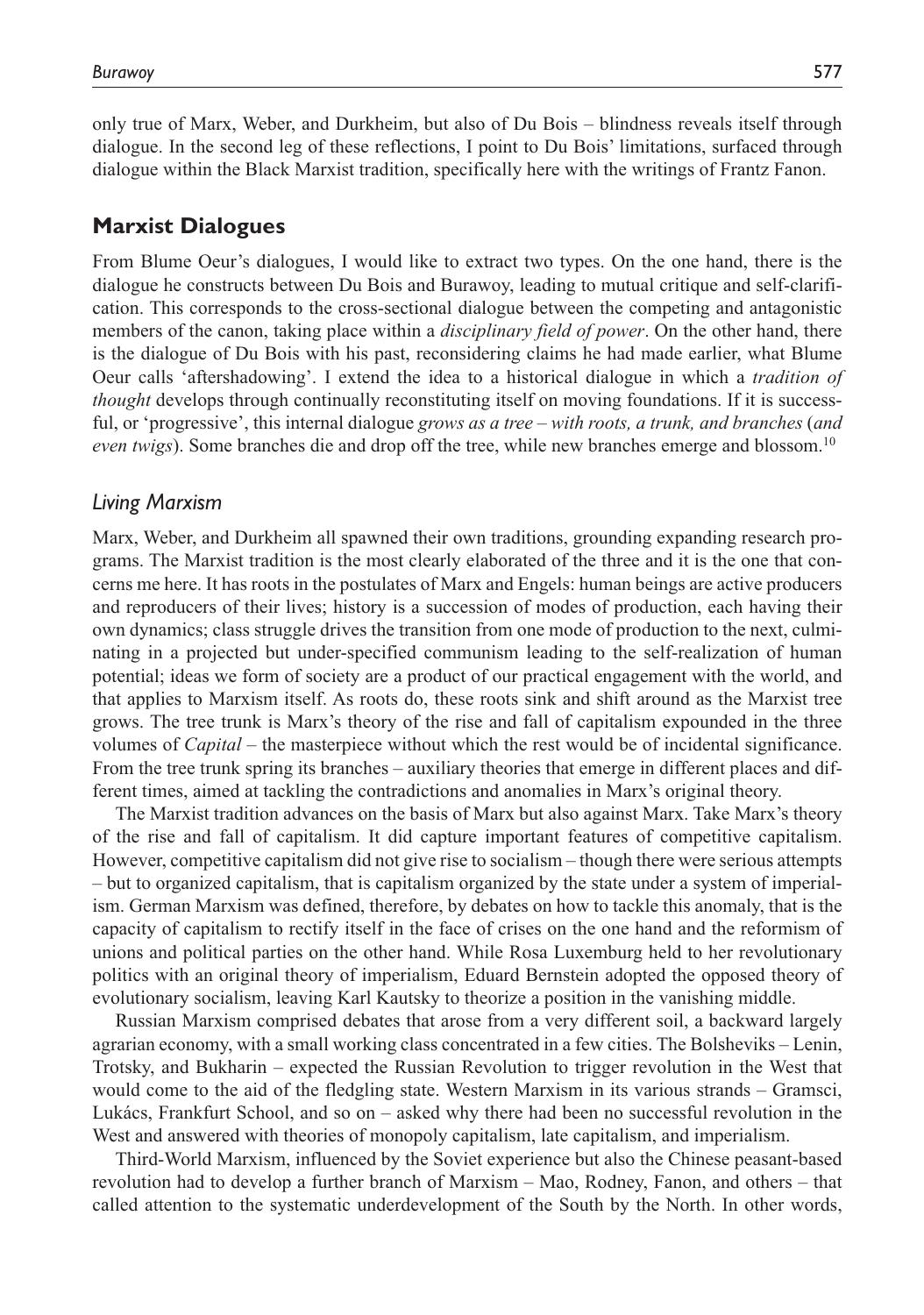Marxism developed through the recognition of specific conditions of struggle, calling for 'auxiliary' theories in new branches that also entailed the rearticulation of the foundations of the tradition. Roots cannot stay fixed if the tree is to survive.

How does W.E.B. Du Bois fit into this tradition? Here, there is a battle over attachment: do Du Bois along with C.L.R. James, Oliver Cromwell Cox, Frantz Fanon, Walter Rodney, and Stuart Hall to name but five other figures, belong to the Marxist tradition or do they belong to an alternative Black Radical Tradition. By emphasizing different features of their voluminous works, they can, of course, belong to both. Certainly, these six figures identified themselves as belonging to the Marxist tradition. Thus, I find it hard to follow Cedric Robinson (1983) in his claim that they – James and Du Bois, in particular – turned away from Marxism at the end of their lives.<sup>11</sup> In their engagement with these radical intellectuals, Reiland Rabaka (2009) and Anthony Bogues (2003) discern a distinct Black Radical Tradition, but in doing so, they reduce Marxism to a static body of thought – what they call mainstream, organized, orthodox, Eurocentric , or white Marxism – a Marxism they dismiss out of hand.

Unquestionably, Marxism has had its dogmatic and doctrinaire branches. Indeed, when Marxism becomes a ruling ideology as it did in a number of countries, then it is likely to calcify as we have seen, most obviously, in the case of Soviet Marxism. Marxism, however, cannot be reduced to its degenerate branches. It remains a living tradition and has to remain so as long as capitalism rules the earth. A living Marxism revitalizes itself through taking on the new challenges that history throws up, challenges that are deliberately chosen. I believe sociology would profit from following other disciplines and bringing a vital Black Marxism out of the shadows – a Marxism that wrestles with the question of racial oppression as central to the development of capitalism.<sup>12</sup>

## *Phenomenology of Racial Subjugation*

Here, I only gesture toward such a Black Marxism, by sketching out a conversation between Fanon and Du Bois. Instead of turning away from Marxism, I will show how both Fanon and Du Bois make a turn toward and into Marxism. Accordingly, I will draw parallels, first between Du Bois' *Souls of Black Folk* and Fanon's *Black Skin, White Masks* as studies in the phenomenology of racism and second, between Du Bois' *Black Reconstruction* and Fanon's *The Wretched of the Earth* as the development of Black Marxism.

In *The Souls of Black Folk*, Du Bois (1989 [1903]) famously advances the idea of double consciousness – 'this sense of always looking at one's self through the eyes of others, of measuring one's soul by the tape of a world that looks on in amused contempt and pity' (p. 5). Striving to be an American but labeled a 'Negro' and a 'problem', the African American aspires to 'merge his double self into a better and truer self' (Du Bois, 1989 [1903]: 5). In the *Souls of Black Folk*, Du Bois seeks to demonstrate the humanity of African Americans and their eagerness to integrate themselves into US society, especially through education, but without casting off their distinctive Africanness, their music, their religion. But it becomes apparent that integration is a futile exploit: the more they try the more they are rejected.<sup>13</sup>

In parallel fashion, in *Black Skin, White Masks* Fanon (1967 [1952]) describes how Martinican immigrants to France discover they are despised as Black rather than embraced as French. They, too, strive to become French – demonstrating their facility in language, seeking sexual partners of the opposite race as desperate attempts to overcome the dehumanization they face. Each move toward white society, however, only cements their exclusion as the very attempt becomes the object of white mockery and disgust. Whereas Du Bois appeals – albeit unsuccessfully – to whites to recognize an African American elite, the talented tenth, recognizing an internal stratification within the Black community, Fanon pays little attention to divisions within the immigrant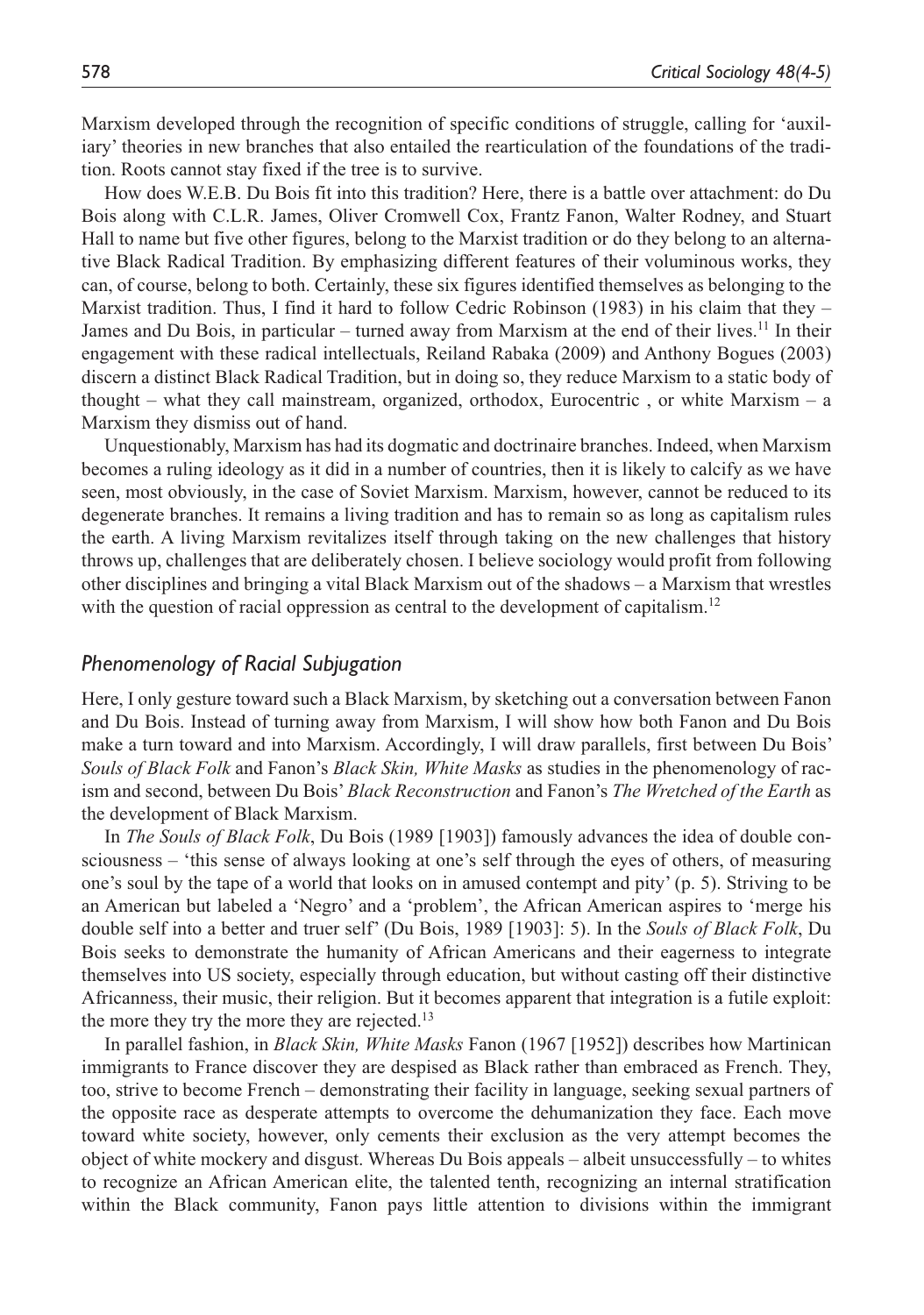community. Du Bois after all is a sociologist and constructs a rich account of life within the veil whereas Fanon as a psychoanalyst reduces the account of racism to a unidimensional domination of white over black. Despite the differences, despite the very different context – the Jim Crow South at the turn of the 20th century as opposed to France after the Second World War – the outcome is the same in both cases: striving for recognition proves hopeless, deepening their double consciousness and impelling them toward political activism.

#### *Fanon's Path to Marxism14*

After practicing institutional therapy for 2 years, Fanon leaves France in 1953 for Blida-Joinville psychiatric hospital in Algeria where he confronts the psychic effects of raw colonial violence on both its victims and its perpetrators. It becomes apparent that psychiatry has no answer to colonial oppression, because, as he sees it, psychological pathologies stem from the social-political-economic-ideological pressure cooker of colonialism. Fanon joins the National Liberation Front (FLN), organized to overthrow colonialism. Writing in *The Wretched of the Earth*, Fanon (1963 [1961]) argues that, maintained by violence, colonialism can only be deposed by violence. This is the destructive side of violence, but Fanon also sees violence as a constructive force in the creation of the new society. Colonial subjugation as internalized oppression can only be expurgated through the catharsis of counter-violence which brings unity to the colonized, holding future leaders accountable to the led.

If the first phase is an assault on the structures of colonialism – what Gramsci called a War of Movement – the second phase is a War of Position, a struggle for the future of the postcolony. Fanon defines two roads of decolonization. On one hand, there is the National Bourgeois Road led by the incipient bourgeois class made up of civil servants, teachers, small traders, nurses, journalists, and lawyers, supported by the Black working class, a labor aristocracy bent on preserving the (relative) security they have won under colonialism. The National Bourgeoisie is focused on replacing colonists, Black replacing white, but without fundamental change to the social structure. Reminiscent of *Black Skin, White Masks*, Fanon is contemptuous of this imitative National Bourgeoisie, appendage of the metropolitan bourgeoisie, pursuing a high-life of ostentation. They are not a true bourgeoisie capable of capital accumulation. The consequences are catastrophic. Without a material basis for class compromise, the inauguration of liberal democracy gives way to a one party state which, in turn, degenerates into a one-man dictatorship.

Anticipating that the National Bourgeois Road will end in catastrophe, Fanon calls for a National Liberation Struggle which seeks a radical transformation of the class structure, a transition to a democratic, participatory socialism, propelled forward by an organic fusion of dissident intellectuals, fleeing the city, and a volcanic peasantry erupting in violence against land dispossession. The ensuing War of Position is a struggle for hegemony between these two blocs, an urban bloc behind the National Bourgeois Road and a rural bloc behind the National Liberation Struggle, each vying for the support of intermediate classes, in particular, the lumpenproletariat that has settled in the urban peripheries and the traditional chiefs, once a screen for the colonists. As the die is cast for colonialism, the colonists throw their weight behind the National Bourgeoisie. Written in 1961, *The Wretched of the Earth* is a prophetic document, anticipating the trajectory of so many African states. But it also offers a path to a radical new society, making it the bible for revolution in Africa and beyond. A clear break with *Black Skin, White Masks*, it 'stretches' the legacy of Marx, Lenin, Gramsci, and Mao to inspire African independence struggles, centered around class divisions within the colonized in addition to the primary racial division between colonizers and colonized.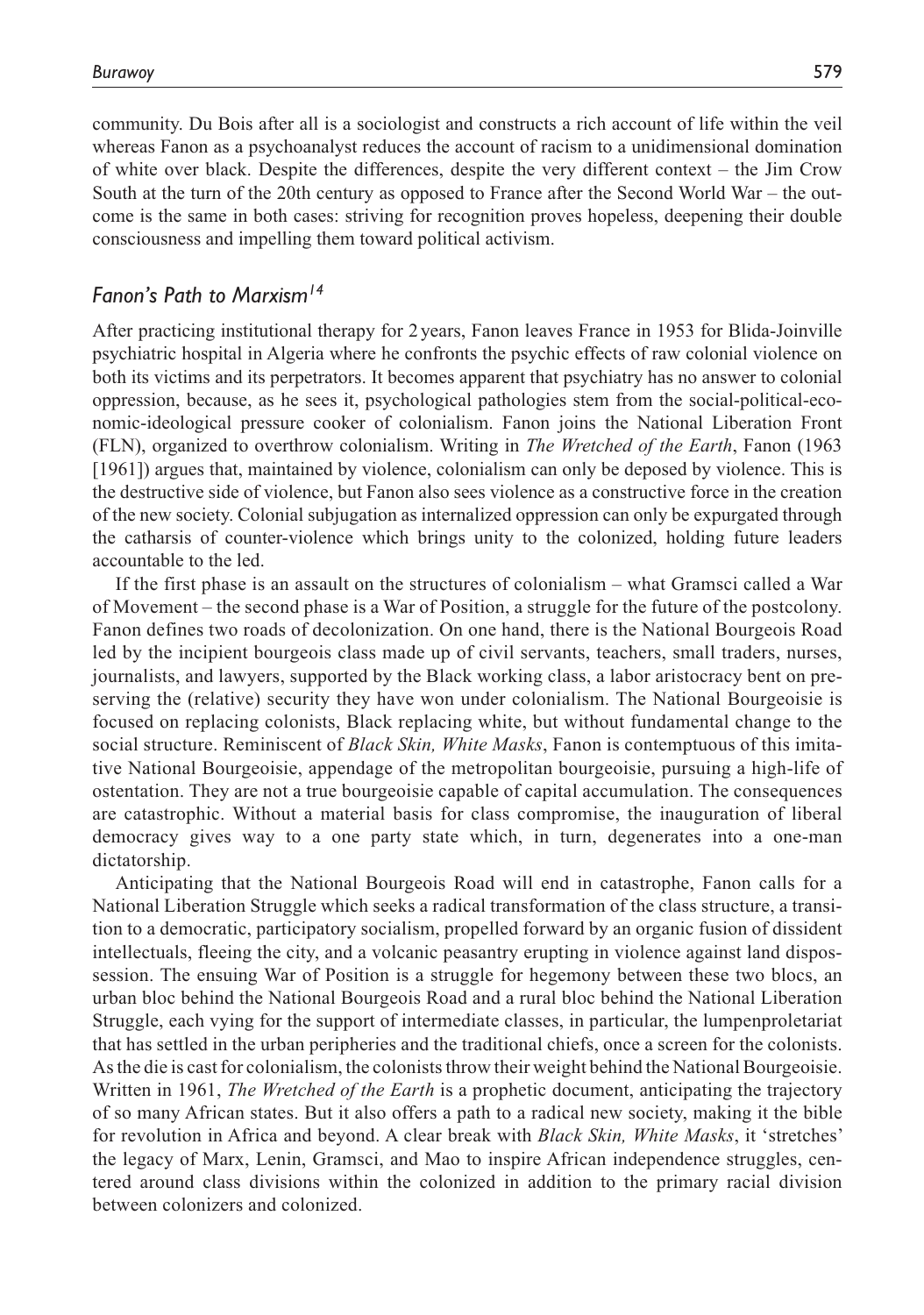#### *Du Bois' Path to Marxism*

By comparison to Fanon, Du Bois' path to Marxism is drawn out. When neither systematic knowledge of the lives of African Americans nor his superior educational qualifications and intellectual accomplishments carried much weight with the gatekeepers of the academy, Du Bois turned increasingly to the political realm. When the Niagara Movement, starting in 1905, morphed into the National Association for the Advanced of Colored People (NAACP) in 1910, Du Bois became the renowned editor of its magazine, *The Crisis*. Marking his shift to a more militant approach to politics, Du Bois (1996b [1909]) penned a celebration of John Brown and his militant band of abolitionists who were defeated at Harpers Ferry in 1859, a dress rehearsal for the Civil War. Early on Du Bois flirted with the socialist movement – he had attended meetings of the Social Democrats in Berlin (1892–1894). Starting in 1907, his commitment became more open to the point of joining the socialist party in 1911, if only for a year.

His essays in *Darkwater*, published 1920, were full of encomia to a democratic socialism which called for democratization of ownership of the means of production. But he warned, there can be no socialism until the race problem is solved – you cannot build socialism on the backs of the 'darker races', the majority of the world's population. Still a utopian socialist, not yet a Marxist, he remained agnostic about the Russian Revolution. He visits the Soviet Union for the first time in 1926, coming away impressed by its tackling of poverty and inequality and by the absence of racism, yet still not convinced of its relevance to the United States. As he became more impatient about social change, especially as regards the abiding racism, and as he steeped himself in *Capital* and other Marxian writings for the first time, his deepening radicalism brought him into conflict with the NAACP. It came to head in 1934 when he was effectively fired as editor of *The Crisis* whereupon he rejoined Atlanta University to chair the sociology department and complete his magnum opus, *Black Reconstruction in America*. This was his Marxist masterpiece.

Du Bois would overturn the contemporary view of Reconstruction as an unmitigated disaster brought on by the enfranchisement of 'ignorant' African Americans and the 'corrupt practices' of their elected leaders. For Du Bois, far from being a catastrophe, Reconstruction was a 'splendid failure' that had harbored the possibility of an inter-racial democracy. Twenty-five years earlier, in an article that appeared in the *American Historical Review*, Du Bois (1910) had defended Reconstruction as a progressive experiment that brought to the South democratic state constitutions, egalitarian social legislation, and free public education – all accomplished if not initiated by African Americans even while facing the reign of white terror. By 1935, Du Bois gave this assessment an entirely novel Marxist formulation, curiously parallel to Fanon's trajectory analyzed in *The Wretched of the Earth* – anticolonial struggle, postcolonial democracy, autocratic degeneration.

Du Bois begins with the dynamics of global capitalism. The increasing demand for cotton, brought on by the growth of the textile industry in England, and the inherent tendency of slavery to exhaust both labor and land combined to intensify the expansionist ambitions of the planter class. The North entered the Civil War not against slavery per se, but to prevent the Confederacy from encroaching into free states. This was the context for a Gramscian War of Movement – the mobilization of classes in the South – Black workers, white workers, and planters. The lynchpin of Du Bois argument lies with the weary Northern armies enlisting, albeit reluctantly, Black fugitives from the plantations without whom victory would have been beyond their grasp. Half a million of the enslaved peoples deserted to the Northern armies – some enlisted in combat while others provided services and supplies. Du Bois, provocatively, called it a General Strike to underscore the collective agency of African Americans, bringing to mind a proletarian revolution.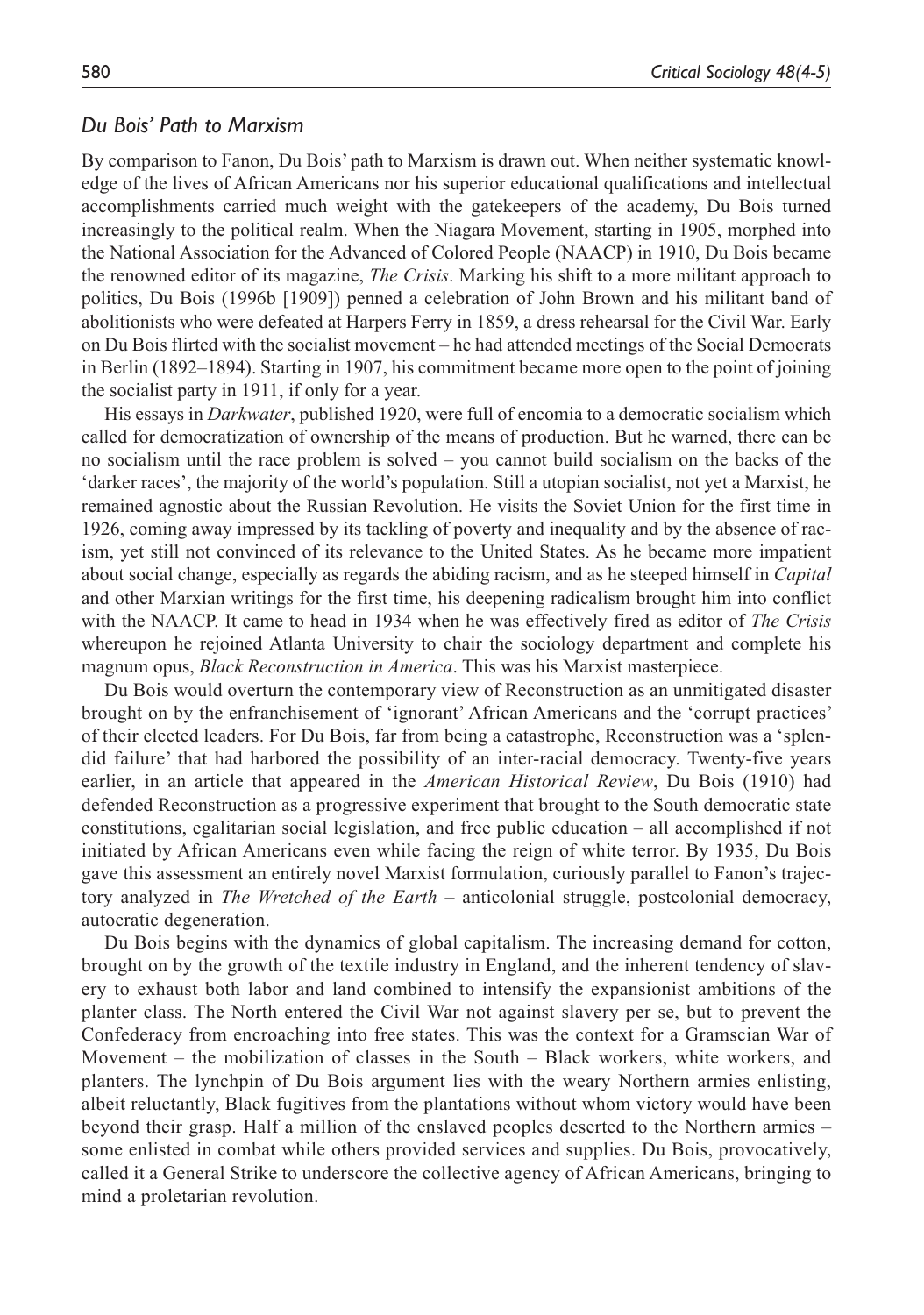The North's dependence on the enslaved peoples prompted the Emancipation Proclamation of 1863 as well as the Reconstruction effort after the war, itself guaranteed by northern military presence and the all-important Freedmen's Bureau. The passing of the 13th, 14th, and 15th amendments – the abolition of slavery, defining citizenship as a birthright, and the protection of voting rights – became the context of a War of Position aiming at the advance of an inter-racial democracy. Where Fanon saw two alternatives – democratic socialism and dependent capitalism – in the postcolonial struggle for hegemony, Du Bois saw an array of possibilities, shaped by the balance of racial and class forces. The prospects for inter-racial democracy were most promising in South Carolina, and least promising in Georgia, Alabama, and Florida while Louisiana and Mississippi lay in between, but in all states the material basis of an ongoing democracy – land redistribution – would never be realized.

The revolutionary experiment came to an end after 11 years as the balance of power in Congress shifted toward the Democrats. Northern capital struck an alliance with the defeated planter class, which orchestrated a return to white supremacy by holding out material and psychological benefits to poor whites. The planters turned a blind eye and often collaborated with extra-legal terror, while Blacks were forced into share-cropping backed up by convict leasing.15 This set the stage for Jim Crow segregation.

#### *Mutual Engagement: Du Bois versus Fanon*

Du Bois advances from the *imaginary socialist utopia* found in *Darkwater* (Du Bois, 1999 [1920]) to the *real utopia* of *Black Reconstruction* (Du Bois, 1998 [1935]), that is from an abstract utopia to a Marxist analysis of the conditions of possibility for an inter-racial democracy, assessed in terms of the material and political forces at work – forces that operated at the local, regional, state, and global levels. In considering Reconstruction, Du Bois had the advantage of hindsight, denied to Fanon who tried to discern a future postcolonial road to socialism. In so doing, Fanon downplayed the importance of international capital, arguing that dependence on Africa's natural resources and its unexplored markets will compel concessions – even reparations – to make an independent socialist road feasible. In reality, international capital and Western states have been all too ready to subvert socialist projects that hardly got off the ground.

If Fanon underestimated the power of international capital, Du Bois had his own limitations. Although he was acutely sensitive to the class forces at work in the dynamics of Reconstruction, when it came to the African independence movements his long-standing Pan-Africanism got the better of his Marxism (Du Bois, 2007 [1945]). Although he recognized the danger international capital might pose to postcolonial Africa, he overlooked the significance of internal class divisions that were at the center of Fanon's concern. Surely, one of the reasons for Du Bois' rose-tinted view of African independence lay in his limited experience of internal divisions. Whereas Fanon lived those divisions, Du Bois could only observe Africa at a distance. He was locked out of Africa because of his anticolonial politics, and when it became feasible to visit Africa after the Second World War, his passport was denied by the State Department.

Still, I believe there is something deeper at stake here. His first visit to Africa is telling. It took place in 1923 when Du Bois visited Liberia as a representative of President Cooley at the inauguration of President C.D.B. King. He spent time with the African American leadership unaware that they imposed a colonial rule as brutal as that of white Europeans. So enamored by the African American leadership of Liberia, Du Bois enthusiastically supported Firestone's investment in Liberia's rubber plantations, even if later he would regret that decision (Levering Lewis, 2000: 123–126; Robinson, 1990).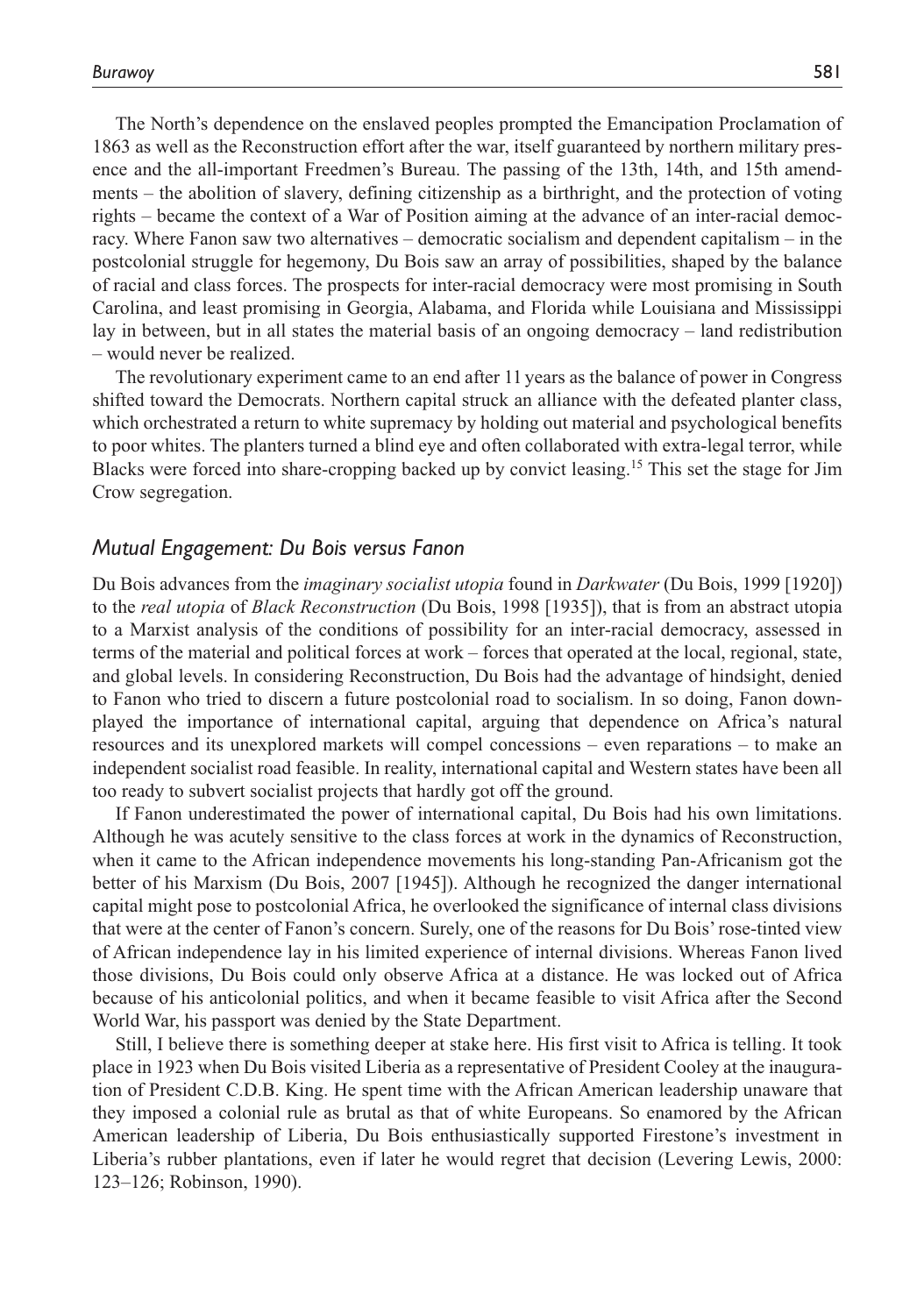Du Bois' romanticization of Africa, already manifest in *The Negro* (Du Bois, 2016 [1915]), colored his vision, but the coloring extended beyond Africa to any country where he sympathized with the goals of the leadership. Juliana Góes (in press) analyzes Du Bois' embrace of the Brazilian elite's claim to racial democracy based on miscegenation, ignoring the plight of Afro-Brazilians. Miscegenation may have been an appealing antidote to Jim Crow segregation, but it hardly signaled a racial paradise. Anaheed Al-Hardan (in press) explores how Du Bois' advocacy on behalf of Israel after the Second World War obscured the subjugation of Palestinians though that would also later change when he observed the geopolitics around the Suez Crisis of 1956. We cannot escape the fact that throughout his life Du Bois identified with leaders, starting with his boyhood valedictory speech on Wendell Phillips, his commencement speech at Fisk on Bismark and, even more controversially, his disquisition at Harvard on Jefferson Davis, not to mention his later defense of Stalin and Mao. His commitment to the 'talented tenth' and later the 'guiding hundredth' put considerable store by the claims of leadership.

In summary, I have suggested parallels between Fanon and Du Bois: how their early phenomenology of race became a cul-de-sac, prompting their turn to Marxism. Both *Black Reconstruction* and *The Wretched of the Earth* situate class and race struggles within a political economy, analyzing roads taken and not taken toward imagined goals of abolition democracy and socialism respectively. If Fanon's strength lies in his analysis of internal struggles, his weakness lies in his underestimation of international forces. The genius of *Black Reconstruction* is the bringing together of the national and the global – internal struggles shaped by and simultaneously shaping international capitalism. And yet, when it comes to studying the rest of the world – Africa, Latin America, Middle East, Asia – he is guilty of downplaying internal divisions and giving credibility to the perspectives of the dominant classes, reflecting a faith in leadership that threads through his writings. But still, there is the paradox of *Black Reconstruction* where leadership plays a role, but one limited by class forces. Why did his Marxism not stretch to Africa? Could it be that Du Bois was living out the contradictions of a racialized subject within an imperial nation, first as an ambassador of US imperialism and later identifying with anti-imperial sentiments of Pan-Africanism, but in both cases, eliding the class interests of foreign leaders? By contrast, Fanon made the class interests of a National Bourgeoisie central to his account of Africa.

Despite their different projects, both *The Wretched of the Earth* and *Black Reconstruction* have a close kinship to Marxist classics – from Marx's *The Eighteenth Brumaire* to Lenin's *Imperialism: The Highest Stage of Capitalism*, Trotsky's *History of the Russian Revolution*, and Gramsci's *Prison Notebooks.* What both Du Bois and Fanon add, of course, is the centrality of racial domination. Within Marxism, this sets them apart, along with C.L.R. James, Walter Rodney, Stuart Hall, and others, advancing a Black Marxism, a thick and vibrant branch of an ever-expanding tree.

# **Conclusion**

Initially conceived of as a social psychology of racial subjugation, Du Bois' double consciousness – 'an American, a Negro, two souls, two thoughts, two unreconciled strivings; two warring deals in one dark body' – expands into a tension between his vindication of African civilization and his critique of racial capitalism centered in the United States. If the former can be found in *The Negro* (Du Bois, 2016 [1915]), *Black Folk, Then and Now* (Du Bois, 2014 [1939]), and *The World and Africa* (Du Bois, 2007 [1947]), the latter develops in *Black Reconstruction* (Du Bois, 1998 [1935]), *Russia and America: An Interpretation* (Du Bois, 1950). Simply put, his double consciousness starts out at an individual level, ascends to the level of society in 'A Negro Nation within the Nation' (Du Bois, 1970 [1935]) and *Dusk of Dawn* (Du Bois, 2002 [1940]) and then moves to a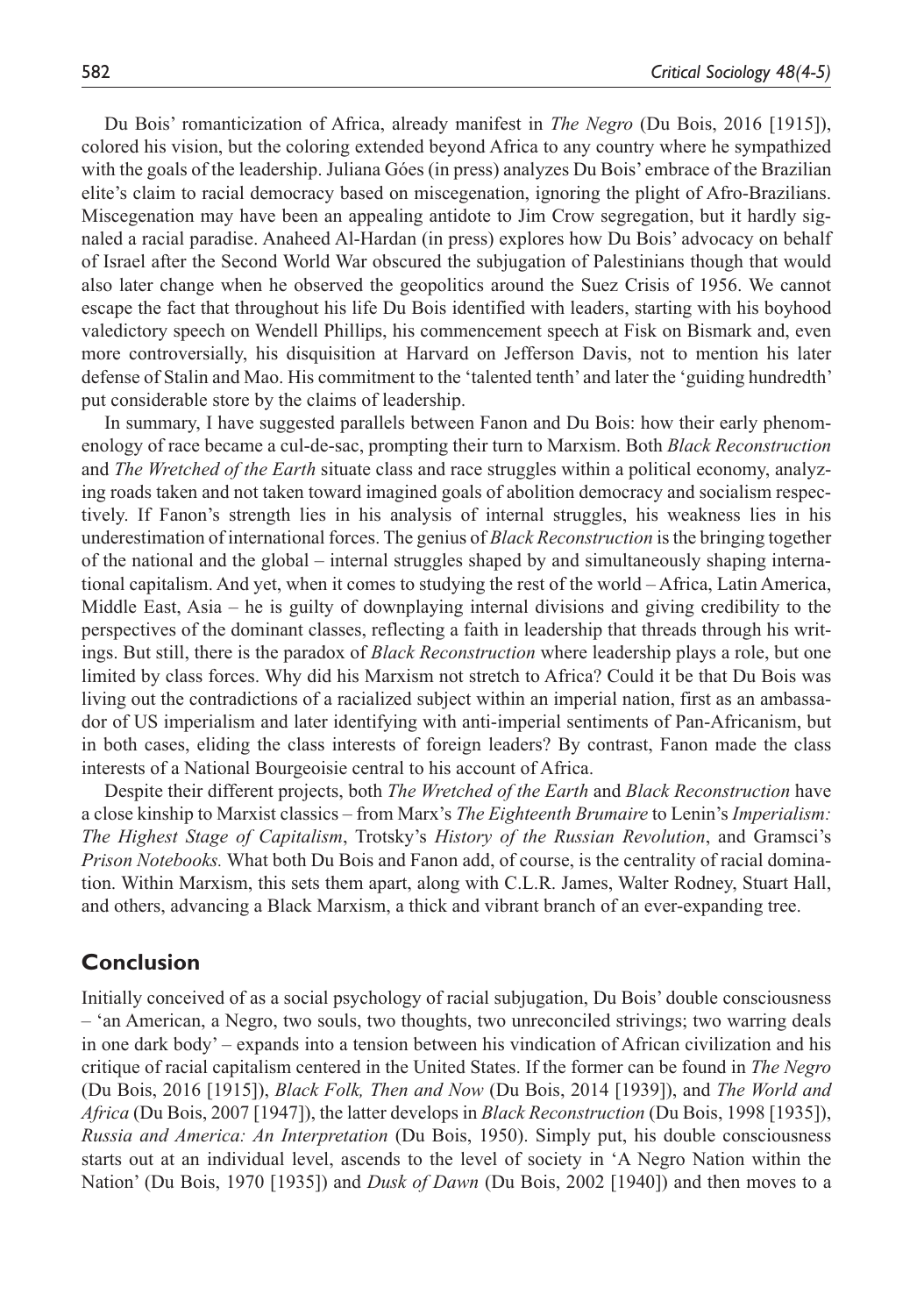global level, a dialogue between Pan-Africanism and Marxism, an early version being the novel *Dark Princess* (Du Bois, 2007 [1928]).

Similarly, I have moved from double consciousness to a double dialogue: the first is a dialogue among canonical theorists within the discipline of sociology, conceived of as a field of power; the second is a dialogue within a tree-like growth of a Black Marxist tradition. A field implies a cross-sectional engagement whereas a tree implies historical development. Trees are planted in fields, so disciplines are host to competing traditions which through dialogue strengthen, deepen and invigorate each other. My reconstructions of sociology and Marxism turn on the life and work of W.E.B. Du Bois.

In Blume Oeur's (in press) quest for 'intimate dialogues', he asks me to 'aftershadow' the significance of my early Zambian research for decolonizing sociology. Fresh out of university, swept up by the euphoria of African independence, I was shocked by the continuing racial order I found on the Zambian Copperbelt, how the color bar reverberated untouched through the mining industry after independence. I traced the continuity of the color bar to the class interests operative in the postcolony – those of the national bourgeoisie, the state, multinational capital, divided managerial strata, the trade unions and the Zambian working class. To be 'decolonial' in that context was, therefore, relatively straight forward. It meant, at least for me, provincializing *The Wretched of the Earth* which I attempted in *The Color of Class on the Copper Mines* (Burawoy, 1972). I followed Fanon in focusing on the class basis of the postcolony but, in so doing, I did underestimate the importance of international capital and mischaracterized the postcolonial state.16

In those days, I was not thinking of the colonial legacies in Britain even as they were becoming a growing theme in the work of Stuart Hall, Paul Gilroy, and others. They show how much more complicated it is to think through the meaning of 'decolonization' in the heart of advanced capitalism with its complex ideological formations. Fanon's rupture with colonialism is very different from Hall's ideas of rearticulation (Hammer, 2017). Following Antonio Gramsci, Hall concluded that advancing a radical anticolonialism could not, of itself, dislodge hegemony. Rather, radicalism only marginalizes itself and is easily defeated if there is no direct grappling with hegemony itself. However, without that radical tradition, hegemony remains impervious to critique. In short, we need to rearticulate sociology by confronting it with alternative traditions. It is necessary to walk on two legs.

#### **Acknowledgements**

Thanks to José Itzigsohn and his colleagues at Brown for staging the exciting symposium on decolonizing sociology. Special thanks to Jordanna Matlon and Freeden Blume Oeur for writing such stimulating papers, giving me so much to think about and then to David Fasenfest for giving me the opportunity to respond. Thanks as ever to Chris Muller who carefully read a draft, helping me understand what I am trying to say. Finally, I'm grateful for a year's fellowship at the Du Bois Research Institute at Harvard University where I first delivered an abbreviated version of this paper.

#### **Funding**

The author(s) received no financial support for the research, authorship, and/or publication of this article.

#### **ORCID iD**

Michael Burawoy **D** <https://orcid.org/0000-0002-7195-7278>

#### **Notes**

- 1. 'Decolonizing Sociological Theory and Knowledge', Brown University, 22 October 2021.
- 2. Postcolonial theory seeks to ground sociology in the colonial context it occludes whereas I root sociology in the civil society that it affirms.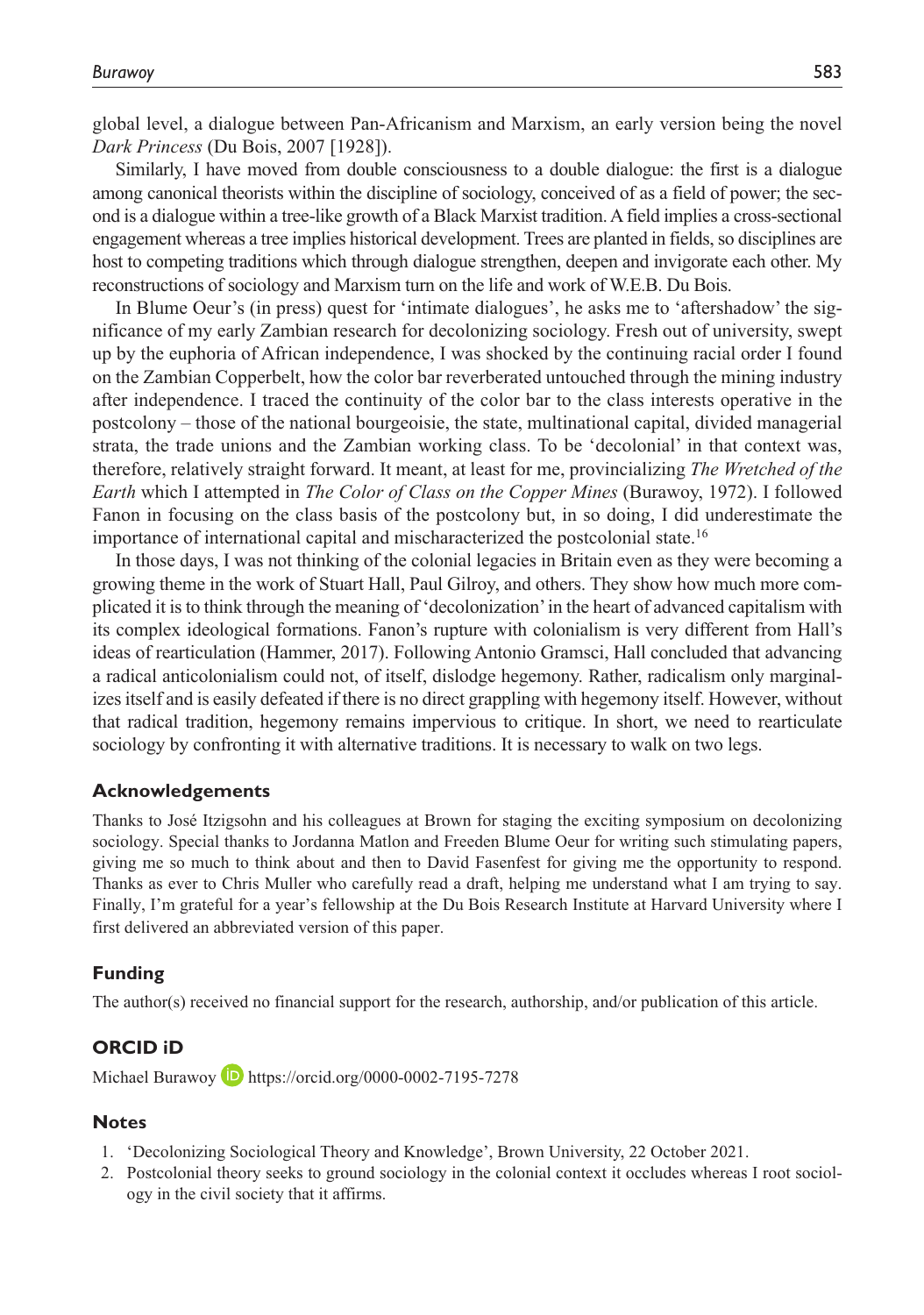- 3. Another archetype, sensitive to the intersection of biography and history, is Simone de Beauvoir, curiously abandoned by feminists. They share a similar 'aftershadowing', that is, a continual reconstruction and situating of lived experience in its widest historical context. Here I am thinking of her multi-volume autobiography as much as *The Second Sex* (Beauvoir, 1989 [1949]). The latter does have its biographical and historical parts, it is just that they are separated from each other.
- 4. Following a 'contrapuntal' method (Said, 1994), Bhambra and Holmwood (2021) do an excellent job introducing the largely missing colonial context into the writings of canonical figures and drawing lessons for a contemporary sociology. They, too, adopt a conversational approach with a view to reconstruction. They do not, however, consider the traditions these canonical theorists have spawned.
- 5. Feminism has had an ambiguous relationship with the canon, perhaps, because it refused a single representative of its tradition, forcing its way into sociology as a social movement with multiple representatives. Left out in the cold, feminism has developed an antipathy to canonization. It is not surprising that Raewyn Connell, for example, would be simultaneously a leading feminist and canon iconoclast. Despite an absence of a 'feminist revolution' in sociology (Stacey and Thorne, 1985), it can be said that feminism has had an abiding impact on the field as a critical theory (Ray 2006). The jury is still out as to whether Du Bois will actually be canonized, and if so whether he may open the gates to feminism.
- 6. When Parsons (1965) did finally address the question of race, he tended to emphasize progress and inclusion.
- 7. In his study of graduate courses in theory, Markovsky (2008) shows that Marx, Weber, and Durkheim remain central, but there is a little consensus as to who else should be included.
- 8. I cannot forget the shock, dismay and frustration of graduate students when I taught Marxism in tandem with the work of Talcott Parsons. This project began in Chicago when I was a graduate student in Adam Przeworski's seminar on theories of the state found in Gramsci, Althusser, Balibar, Godelier, and Poulantzas. I insistently asked Adam the question: how does this French structuralism differ from structural functionalism? In order to pacify this disruptive student, he proposed we teach a course on Marxism and functionalism, which we did on several occasions. I took that course with me to Berkeley, but followed it up with courses on the history of Marxism.
- 9. Blume Oeur is correct to point out that there is a convergence in the way that I have conceived of reflexive sociology and the way Du Bois practices sociology: the experiential point of departure, the attention to social process, situating micro processes in their macro-context, and finally, the importance of theory reconstruction (Burawoy, 1998). I had not thought about this until he pointed it out.
- 10. My understanding of science as the development of research programs derives from Lakatos' (1978) post-positivist philosophy of science. I depart from Lakatos' assumption that science advances through the replacement of 'degenerate' by 'progressive' research programs. I believe a discipline, such as sociology, necessarily contains competing research programs without any tendency toward convergence on a singular one. See Burawoy (1989).
- 11. In his Marxist critique of Cedric Robinson, Tommy Shelby (in press) questions a number of elements in Robinson's analysis, namely his essentializing of the African legacy, his dismissal of Western thought as irredeemably Eurocentric, and his notion that the Black radical tradition has to emerge from Black revolt with intellectuals as mere transmission belts. When it comes to Du Bois, Shelby characterizes him as an 'analytical Marxist'.
- 12. There are parallels in the debates between radical feminists and Marxist feminists, see for example, MacKinnon (1982) who borrows much from Marxism even as she powerfully demarcates it from radical feminism.
- 13. José Itzigsohn and Karida Brown (2015) show how the theory of double consciousness is not confined to *The Souls of Black Folk* but further developed in *Dusk of Dawn* (Du Bois 2002 [1940]) where Du Bois reflects on the social psychology of race on both sides of the veil. They argue that the theory of double consciousness advances parallel ideas of self-formation in William James, George Herbert Mead, Charles Horton Cooley and Alfred Schutz, laying the foundations of Du Bois' theory of racialized modernity. In the view of Itzigsohn and Brown, there is no break between Du Bois' phenomenology of race and his Marxism.
- 14. Just as some might emphasize Du Bois' phenomenology of double consciousness and downplay the shift to Marxism, so others do the same for Fanon – *The Wretched of the Earth* is read through *Black Skin,*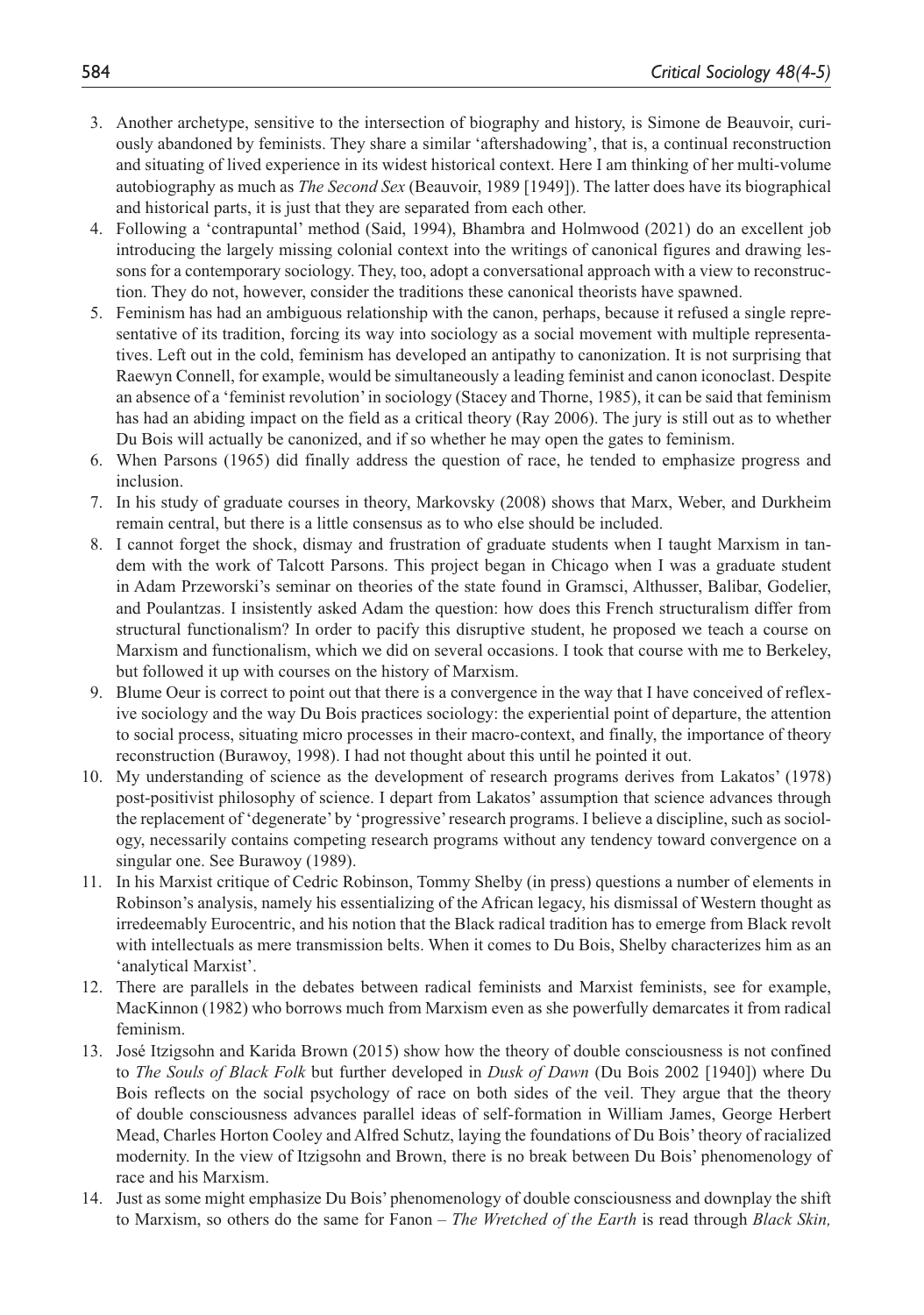*White Masks* and the Marxism sidelined. See, for example, Gordon (2015) and Hammer (2017). In both cases, I am suggesting there is an 'epistemological break' to Marxism, reflected in their politics, their analysis and their self-identification.

- 15. It is from Chris Muller (2018) that I have learned much about the intricate relationship between sharecropping and convict leasing.
- 16. Following Du Bois, I have devoted much time to rethinking ('revisiting') earlier research, including my Zambian study of mining (Burawoy, 2014).

#### **References**

- Al-Hardan A (in press) Sociology revised: W.E.B. Du Bois, colonialism and sociology. In: Morris A, et al. (eds) *International Handbook on W.E.B. Du Bois*. New York: Oxford University Press.
- Anderson K (2010) *Marx at the Margins*. Chicago, IL: University of Chicago Press.

Beauvoir S (1989 [1949]) *The Second Sex*. New York: Vintage Books.

Bhambra G and Holmwood J (2021) *Colonialism and Modern Social Theory*. Cambridge: Polity Press.

Blume Oeur F (in press) Canon fodder and the intimacy of dialogues. Critical Sociology.

Bogues A (2003) *Black Heretics, Black Prophets*. New York: Routledge.

Burawoy M (1972) *The Colour of Class on the Copper Mines: From African Advancement to Zambianization*. Manchester: Manchester University Press for the Institute of African Studies, University of Zambia.

- Burawoy M (1979) *Manufacturing Consent: Changing in the Labor Process under Monopoly Capitalism*. Chicago, IL: University of Chicago Press.
- Burawoy M (1985) *The Politics of Production: Factory Regimes under Capitalism and Socialism*. London: New Left Books.
- Burawoy M (1989) Two methods in search of science: Skocpol vs. Trotsky. *Theory and Society* 18: 759–805.

Burawoy M (1998) The extended case method. *Sociological Theory* 16(1): 4–33.

- Burawoy M (2014) The colour of class revisited: four decades of postcolonialism in Zambia. *Journal of Southern African Studies* 40(5): 961–979.
- Burawoy M (2021) Decolonizing sociology: the significance of W.E.B. Du Bois. *Critical Sociology* 47(4–5): 545–554.
- Collins PH (2016) Du Bois's contested legacy. *Ethnic and Racial Studies* 39(8): 1398–1406.
- Connell R (2007) *Southern Theory: The Global Dynamics of Knowledge in Social Science*. Cambridge: Polity Press.
- Du Bois WEB (1910) Reconstruction and Its benefits. *The American Historical Review* 15(4): 781–799.
- Du Bois WEB (1950) *Russia and America: An Interpretation*. New York. Available at: [https://credo.library.](https://credo.library.umass.edu/view/full/mums312-b222-i001) [umass.edu/view/full/mums312-b222-i001](https://credo.library.umass.edu/view/full/mums312-b222-i001)
- Du Bois WEB (1970 [1935]) A Negro nation within the nation. In: Foner P (ed.) *W.E.B. Du Bois Speaks: Speeches and Addresses, 1920–1963*. New York: Pathfinder Press, pp.77–86.

Du Bois WEB (1989 [1903]) *The Souls of Black Folk*. New York: Penguin Books.

- Du Bois WEB (1996a [1899]) *The Philadelphia Negro: A Social Study*. Philadelphia, PA: University of Philadelphia Press.
- Du Bois WEB (1996b [1909]) *John Brown*. New York: International Publishers.
- Du Bois WEB (1998 [1935]) *Black Reconstruction in America*. New York: The Free Press.
- Du Bois WEB (1999 [1920]) *Darkwater: Voices from within the Veil*. Mineola, NY: Dover.
- Du Bois WEB (2002 [1940]) *Dusk of Dawn: An Essay toward an Autobiography of a Race Concept*. New Brunswick, NJ: Transaction Publishers.
- Du Bois WEB (2007 [1928]) *Dark Princess: A Romance*. New York: Oxford University Press.
- Du Bois WEB (2007 [1945]) *Color and Democracy*. New York: Oxford University Press.
- Du Bois WEB (2007 [1947]) *The World and Africa*. New York: Oxford University Press.
- Du Bois WEB (2014 [1939]) *Black Folk Then and Now*. New York: Oxford University Press.
- Du Bois WEB (2016 [1915]) *The Negro*. Lanham, MD: Dancing Unicorn Press.
- Fanon F (1963 [1961]) *The Wretched of the Earth*. New York: Grove Press.
- Fanon F (1967 [1952]) *Black Skin, White Masks*. New York: Grove Press.
- Fields K (2002) Individuality and intellectuals: an imaginary conversation between W.E.B. Du Bois and Emile Durkheim. *Theory and Society* 31(4): 435–462.